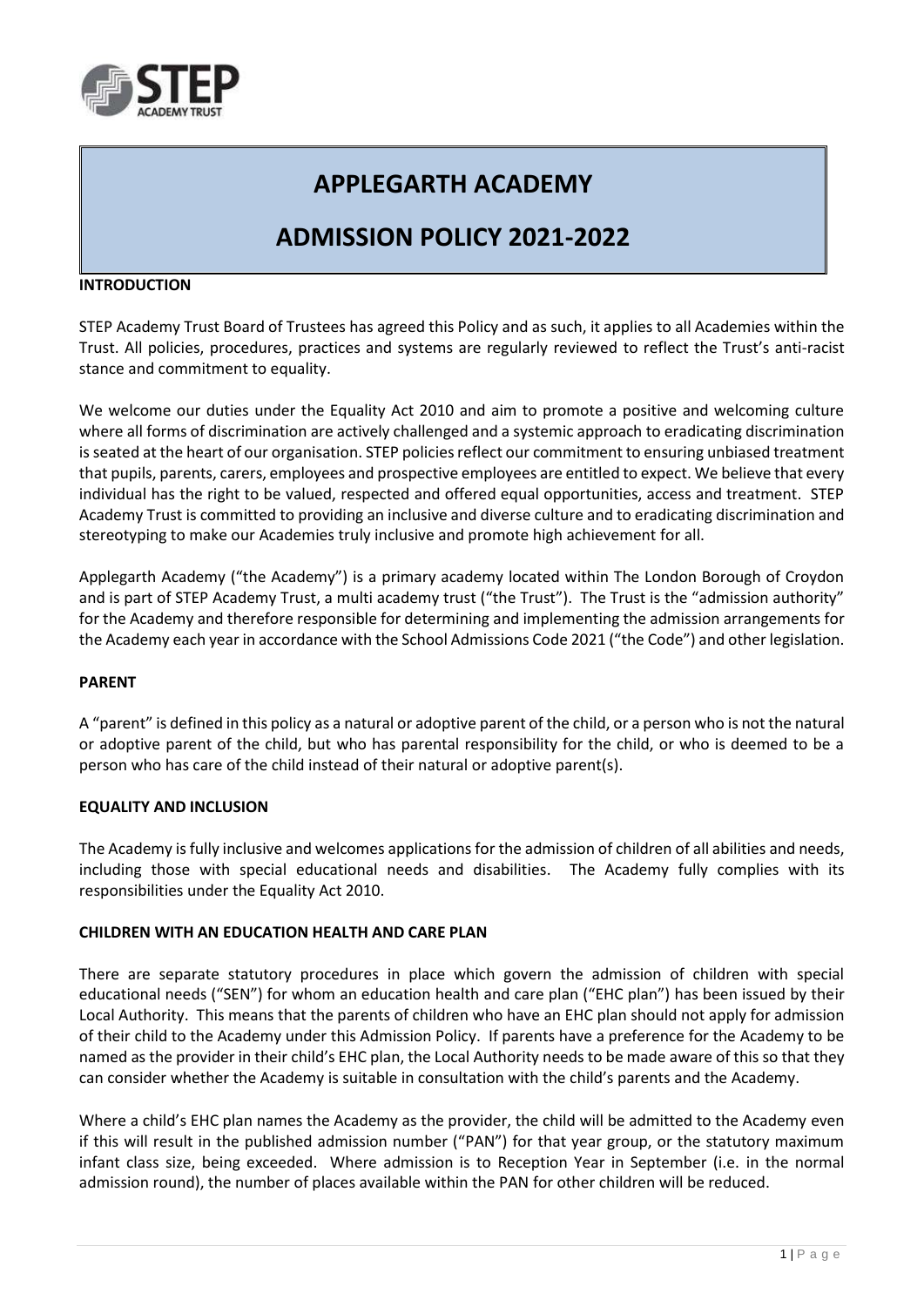#### **CHILDREN WHO ATTEND THE ACADEMY'S NURSERY**

The Academy has an on-site nursery called Applegarth Nursery ("the Nursery"). Children who attend the Nursery will not automatically transfer to Reception Year at the Academy when they have completed their nursery education. An application for admission to Reception Year must be made in the normal way at the normal time (except in the case of children with an EHC plan, for which there are different statutory procedures for admission to Reception Year, as outlined above).

Children who attend the Nursery who are eligible for Early Years Pupil Premium are, however, given some priority over other children for admission to Reception Year at the Academy, as set out in the oversubscription criteria below.

## **AGE ON ADMISSION TO RECEPTION YEAR**

All children are entitled to a full-time place in Reception Year at a primary school from the September following their fourth birthday. Children do not, however, reach compulsory school age until the first of three prescribed dates after their fifth birthday. These prescribed dates are 31 December, 31 March and 31 August.

For example, a child who will reach the age of five years on 18 November will not reach compulsory school age until the following 1 January, a child who will reach the age of five years on 22 March will not reach compulsory school age until the following 1 April and a child who will reach the age of five years on 3 June will not reach compulsory school age until the following 31 August.

## **DEFERRED ENTRY AND PART-TIME ATTENDANCE**

Parents who have achieved a place for their child in Reception Year at the Academy can choose to defer their child's start date until they have reached compulsory school age (i.e. on one of the three prescribed dates stated above) and still retain their child's place in Reception Year at the Academy.

However, the start date for a child born between 1 April and 31 August who will not reach compulsory school age until 31 August (known as a "summer born child") cannot be deferred later than the first day of the last term (usually when the Academy reopens after Easter) without losing the place achieved, which will then be allocated to another child. Parents of "summer born children" can, however, choose to delay their child starting school for a whole school year (see below).

Parents may also choose to send their child to school part-time until they reach compulsory school age (i.e. on one of the three prescribed dates stated above). Unlike the right to defer entry, this right can be exercised during the last term in the case of "summer born children", and can also be exercised in combination with the right to defer the child's start date until later in the school year, as set out above.

For example, a child born on 18 November could start school part-time from 1 September and then full-time from 1 January, and a child born on 22 March could start school part-time from either 1 September or 1 January and then full-time from 1 April.

#### **DELAYED ENTRY FOR "SUMMER BORN CHILDREN"**

Parents of children born between 1 April and 31 August (known as "summer born children") have the following options in relation to their child:

- 1. To start school full-time in Reception Year in the September following their fourth birthday in the usual way; **or**
- 2. To retain the place they have achieved for their child in Reception Year and decide that their child will start school later in the school year (i.e. deferred entry) and/or attend part-time, as set out above; **or**
- 3. To lose any place achieved for their child in Reception Year and delay (rather than defer) their child starting school for one whole school year (i.e. following September).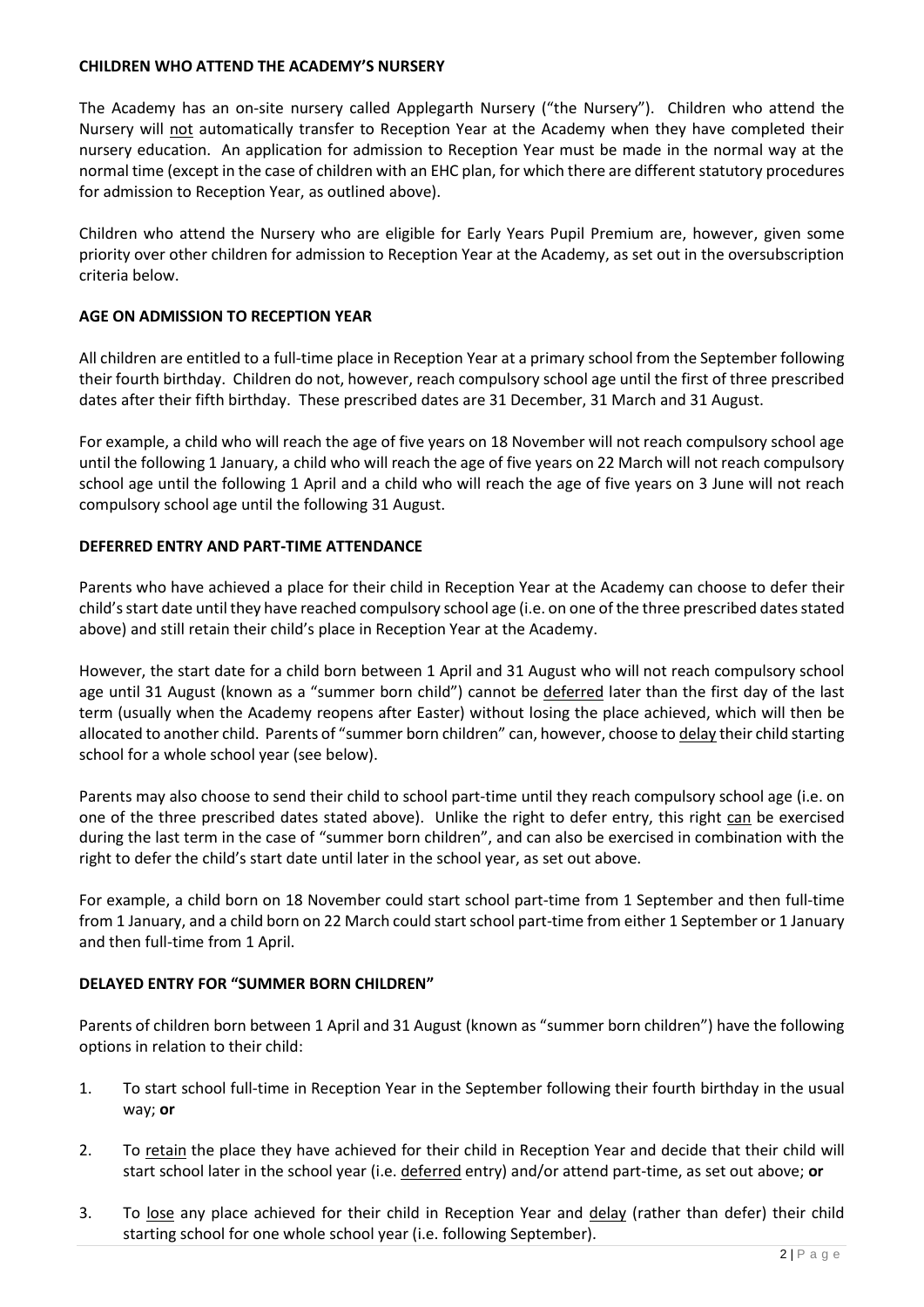Parents choosing to exercise the third option will need to decide whether they want their child to be admitted to Year 1 in the following September with their usual age group (subject to their being an available place in Year 1, as no place will be have been reserved for the child) or be admitted to Reception Year in the following September with children below their normal age group. The second of these options will require parents to submit a separate Application for Admission Outside Normal Age Group to the Executive Team (see below).

## **APPLICATIONS FOR ADMISSION OUTSIDE NORMAL AGE GROUP**

All parents have a right to apply for their child to be admitted to a year group above or below their child's normal year group, however it is for the admission authority for each school to decide whether to agree to this or not. Parents do not have an absolute right to decide that their child will be educated outside their normal age group.

Children will not, under any circumstances, be admitted to reception class earlier than the academic year in which their fifth birthday falls.

In order to apply, parents must complete a separate application form (called an Application for Admission Outside Normal Age Group form, which is available for download via the Academy's website or in hard copy from the Academy's office) and submit it to the Executive Team with any supporting documentation. Applications should be submitted as early as possible so that all options are kept open before deadlines pass, as a formal application for admission will also have to be made.

On receipt of a completed application form and any supporting documentation, the Executive Team will need to decide whether to agree or refuse the application. This decision will be made on the basis of the circumstances of each case and in the best interests of the child concerned. The factors that will be considered include the following:

- The parent's views;
- The Headteacher's views;
- Information about the child's academic, social and emotional development;
- Where relevant, the child's medical history and the views of their medical professionals;
- Whether the child has previously been educated or attended a nursery outside their normal age group;
- Whether the child may naturally have fallen into a lower age group if not for being born prematurely.

Where the application is refused, the Executive Team will write to the parents confirming the refusal, clearly setting out their reasons for their decision. Parents do not have a statutory right of appeal against a decision to refuse an application for a child to be admitted outside their normal age group, however a complaint can be submitted under the STEP Complaints Policy if the child's parents believe that the Executive Team did not deal with the application properly.

Where the application is agreed in principle, the Executive Team will write to the parents confirming the agreement in principle. Parents should note that an agreement in principle is not the same as an offer of a place in the desired year group - it is simply an indication that the Executive Team will accept an application for admission of the child to the desired year group. Once an application for admission to the desired year group has been submitted to the home local authority, it will be processed with all other applications for that year group, with the oversubscription criteria being applied where more applications are received than there are places available. The application for admission must be accompanied by the letter confirming the Executive Team's agreement in principle.

For the avoidance of doubt, this means that even where the Executive Team has agreed in principle to a child being admitted outside their normal age group, there is no guarantee that a place in the desired year group will be achieved for the child. This is particularly relevant in the case of "summer born children" for whom a place in Reception Year is being sought one year later than usual, as they could be left without a place in Reception Year at the Academy, and the child's parents will then need to decide whether to submit an application for admission outside normal age group to another school with a place available in Reception Year, or to seek a place in Year 1 at the Academy subject to their being any places available.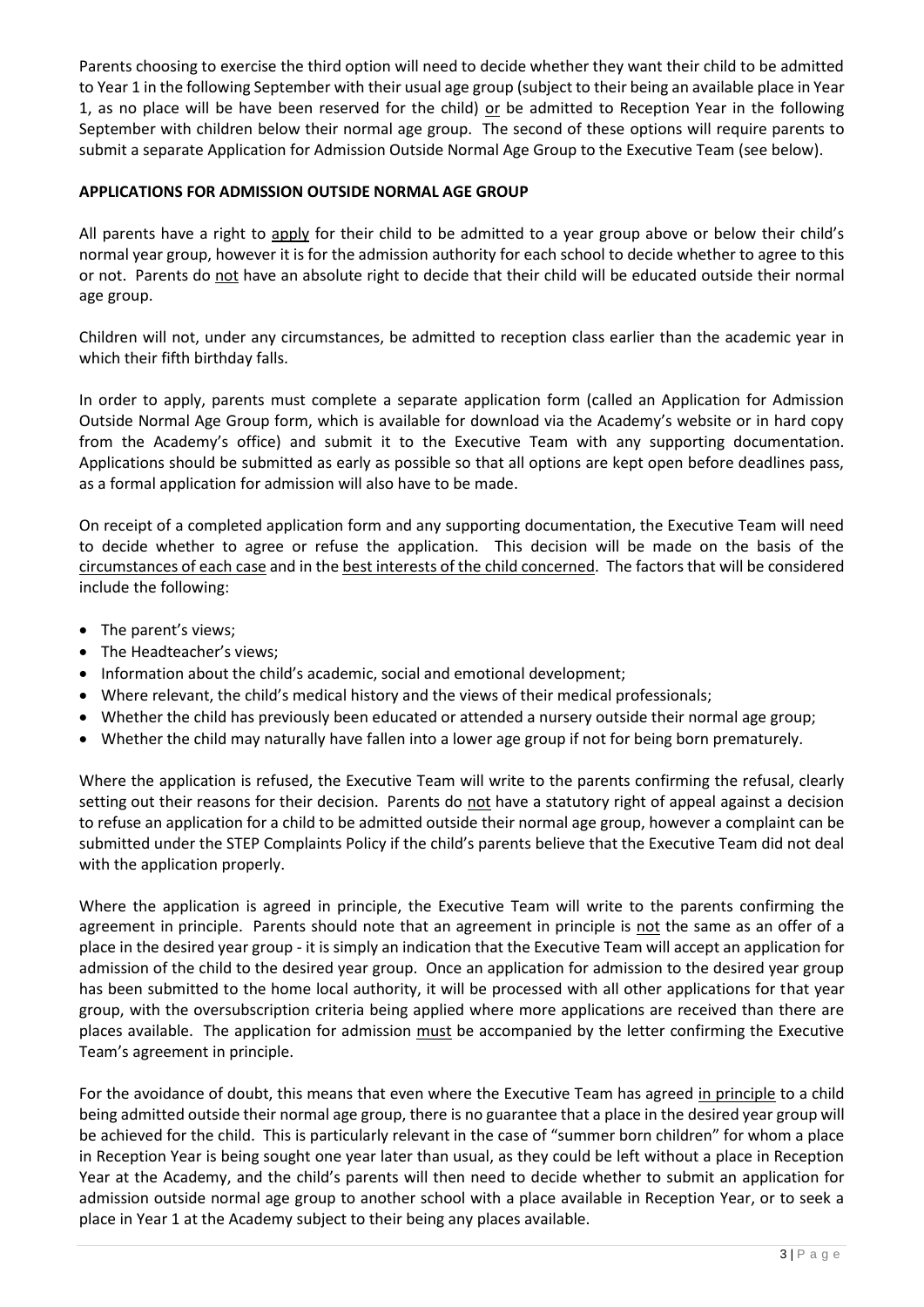#### **PUBLISHED ADMISSION NUMBER ("PAN")**

The published admission number ("PAN") for Reception Year at the Academy is **60**.

This means that the Academy will admit up to that number of children in the September of the school year to which this policy applies.

## **OVERSUBSCRIPTION CRITERIA**

## 1. Looked After and Previously Looked After Children

A "looked after child" is a child in public care at the date on which the application is made. A "previously looked after child" is a child who was in public care, but ceased to be so because they were adopted or became subject to a Child Arrangements Order or Special Guardianship Order immediately after being in public care, as well as those children who appear to STEP Academy Trust/Local Authority to have been in state care outside of England and ceased to be in state care as a result of being adopted. A child is regarded as having been in state care outside of England if they were in the care of, or were accommodated by, a public authority, a religious organisation, or any other provider of care whose sole or main purpose is to benefit society.

To be included in this category, the application for admission must be supported by the relevant Local Authority's Children's Services Department. In the case of a previously looked after child, a copy of the Adoption or Special Guardianship Order must also accompany the application for admission where a child falls under this criterion because they are subject to such an Order. For a child who appears to STEP Academy Trust/Local Authority to have been in state care outside of England and ceased to be in state care as a result of being adopted, parents should provide evidence to support their application under this criterion.

Failure to provide the above noted evidence will result in the child being placed into the next category that applies.

## 2. Children with a Medical Need to Attend Applegarth Academy Only

Children for whom Applegarth Academy is the only suitable and appropriate school for the child to attend will be allocated places in this category by reference to the proximity of the child's home address (as defined by this policy) to the Academy, with those living nearer receiving higher priority.

In order to be considered under this category, the GP or hospital consultant must expressly confirm, not only the nature of the medical condition of the child or parent, but also the reason why, in their professional opinion, only Applegarth Academy is suitable and appropriate for the child to attend, why no other school is suitable and appropriate and the medical reasons why this is the case.

To be included within this category, there must be compelling reasons why Applegarth Academy is the only school which is suitable and appropriate for the child to attend because of a medical need of the child or their parent which prevents them from attending any other school. For the avoidance of doubt, social reasons and inconvenience for parents will not be regarding as a compelling reason for the child to be included within this category.

The STEP Executive Team/Local Authority will make the decision as to whether the child meets the criteria for inclusion within this category, and will do so fairly and consistently in all cases. Where the STEP Executive Team/Local Authority is not satisfied that the criteria are met, the child will be placed into the next category that applies.

#### 3. Children with a Sibling at Applegarth Academy at the Date of Admission

Children with a sibling at Applegarth Academy at the date of their admission will be allocated places in this category by reference to the proximity of the child's home address (as defined by this policy) to the Academy, with those living nearer receiving higher priority.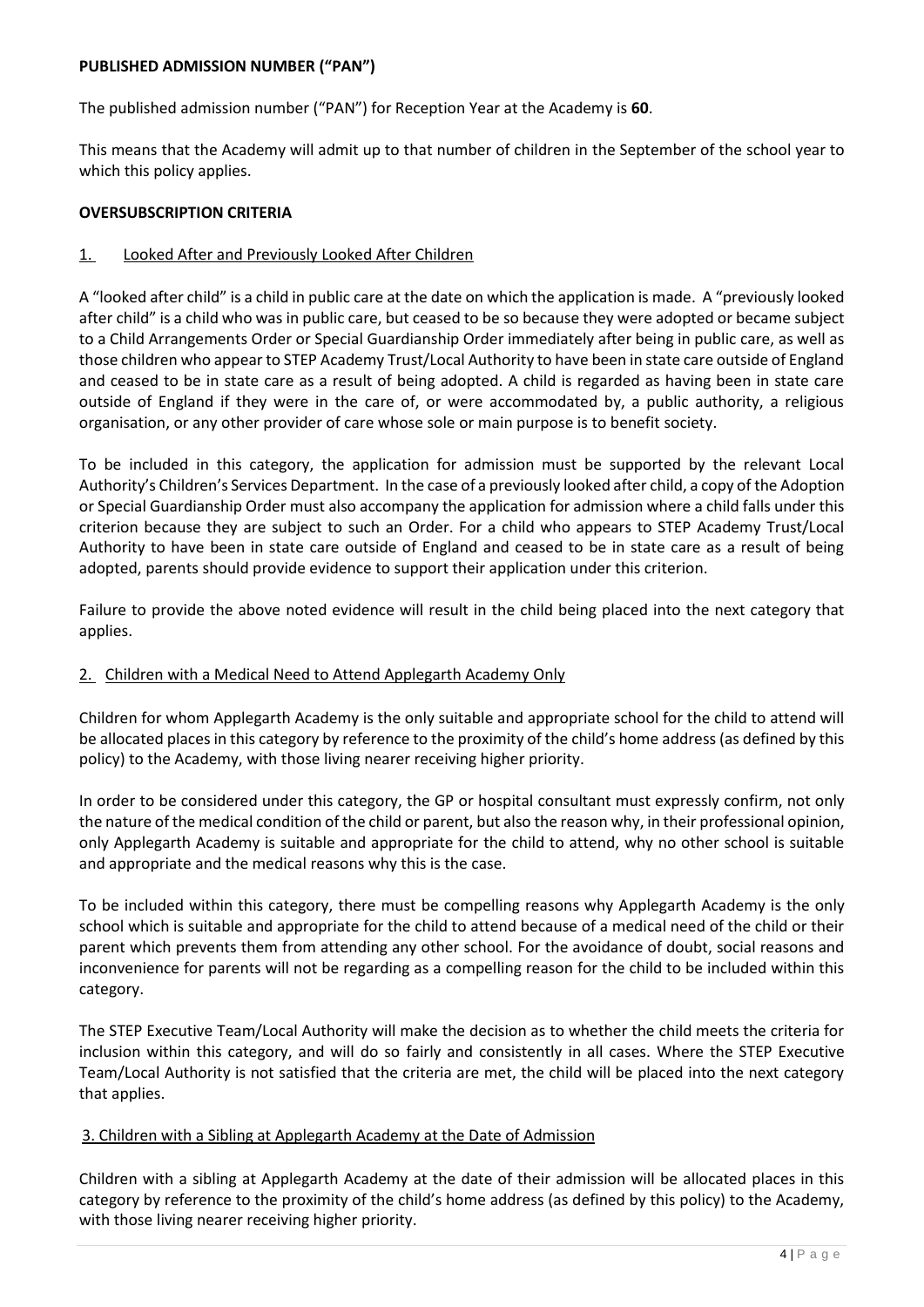A "sibling" will include a full, half, step, adopted or foster brother or sister, as well as a child of their parent's partner with whom they have been cohabiting for a period of at least one year at the application deadline, provided that in all cases the sibling and the applicant child live at the child's home address (as defined by this policy) and are being brought up as siblings as part of a core family unit. For the avoidance of doubt, a child of a friend or extended family member (for example, a cousin) living at the same address will not be a sibling for the purpose of this policy.

Parents must ensure that they have included full details of the sibling in the Common Application Form to be included in this category. Failure to do so will result in the child being placed into the next category that applies.

## 4. Eligible Children who attend Applegarth Nursery

Children who attend Applegarth Nursery ("the Nursery") and are eligible for Early Years Pupil Premium ("EYPP") at the application deadline will be allocated places in this category by reference to the distance the child lives from the Academy, with those living nearest receiving higher priority.

Eligibility criteria for EYPP are published online by the government and are subject to change. At the time of developing this policy, eligibility is based on receipt of specified State benefits which mirror those for Free School Meals from Year 3, however this may change before the application deadline. The reference to "eligible" in this policy means eligible at the application deadline, under government criteria published at that time. Looked after and previously looked after children are also currently eligible for EYPP, however these children will always fall into Category 1 rather than this category.

To be included in this category, the parent must complete a Category 4 (Eligible Children who Attend the Academy's Nursery) Form and submit it before by the application deadline. Failure to do so will result in the child being placed into the next category that applies.

## 5. All Other Children

Children not falling into any of the above categories will be allocated places in this category by reference to the proximity of the child's home address (as defined by this policy) to the Academy, with those living nearer receiving higher priority.

## **ORDER OF ALLOCATION**

School places will be allocated on the basis of our determined admissions arrangements. The order in which places will be allocated in the categories above will be by reference to the distance the child lives from the Academy in accordance with our below 'Distance Measuring' section, with those living closest to the Academy receiving highest priority.

#### **CHILD'S HOME ADDRESS**

The home address is where a child normally lives. Where a child lives with parents with shared parental responsibility, each for part of a week, the address where the child lives is determined using a joint declaration from the parents stating the pattern of residence. If a child's residence is split equally between both parents, then parents will be asked to determine which residential address should be used for the purpose of admission to school. If no joint declaration is received and the residence is split equally by the closing date for applications, the home address will be determined to be the address where the child is registered with the doctor, however, all evidence will be taken into account as detailed in Annex A to this policy. If the residence is not split equally between both parents then the address used will be the address where the child spends the majority of the school week which will be assessed based on all available evidence on a case by case basis, please see Annex A to this policy for further details.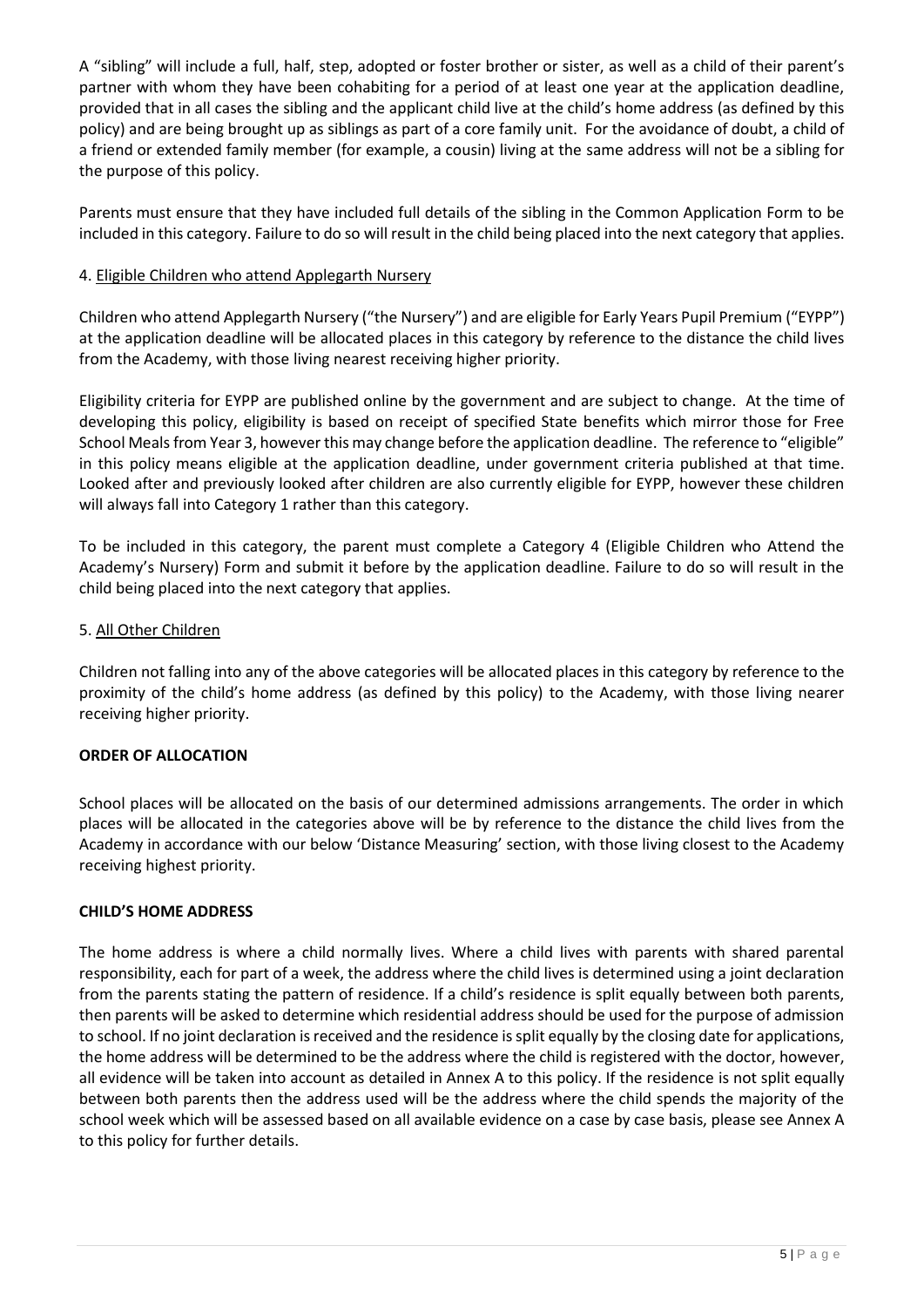#### **DISTANCE MEASURING**

The distance between the child's home address (as defined by this policy) and the Academy will be measured in a straight line from the geographical reference point at the child's main home address to the Academy's designated entrance using the Local Authority's geographical distance measuring software.

In the case of multi-dwelling buildings (for example, an apartment block), the distance will be measured from same geographical reference point in the building regardless of the actual location within the building of the child's home address, with the tie breaker being applied if more than one application is received for children living in the building (see below).

#### **TIE BREAKER**

Where two applications cannot otherwise be separated because the distance between the child's home address (as defined by this policy) to the Academy is the same, the order in which places will be allocated will be determined by random lottery in the presence of a person who is independent of the Academy.

#### **STATUTORY MAXIMUM INFANT CLASS SIZE**

The maximum number of pupils legally permitted to be in a class in Reception Year, Year 1 or Year 2 class is 30 pupils.

There are specified circumstances in which some categories of children will not be counted towards the class size, allowing for these children to be admitted to a class containing 30 or more pupils without breaching the statutory maximum infant class size. These children are known as "excepted pupils" until the class size falls back to 30 pupils. Parents are referred to Paragraph 2.15 of the Code (which is accessible on the Department for Education's website) for further details in this respect.

#### **TWINS AND CHILDREN OF A MULTIPLE BIRTH**

Where a child who is a twin or a child of a multiple birth achieves a place but their twin or siblings of a multiple birth fail to do so, the twin or siblings of a multiple birth will be admitted to the Academy above the PAN. These children be "excepted pupils" until the class size falls back to 30 pupils (see above).

#### **CHILDREN OF UK SERVICE PERSONNEL AND CROWN SERVANTS**

The Academy will accept applications and allocate a place for the admission of the children of UK Armed Forces Personnel with a confirmed posting in the area of the Academy, or the children of Crown Servants returning from overseas to live in the area of the Academy, in advance of them arriving. These children do not have to be living at the stated home address at the application deadline, as all other children do.

The application for admission must be supported by an official letter declaring the relocation date. The Academy will use the address at which the child will live when applying our oversubscription criteria, as long as parents provide some evidence of their intended address. We will use a Unit or Quartering address as the child's home address when considering the application against the oversubscription criteria, where a parent requests this.

#### **APPLICATIONS FOR ADMISSION**

Applications for admission to Reception Year in September (known as admission "in the normal admission round") must be made to the Home Local Authority.

Parents must ensure that they complete all necessary information (for example, details of siblings) before the application is submitted. Failure to do so by the application deadline will result in the child being placed into the next category that applies.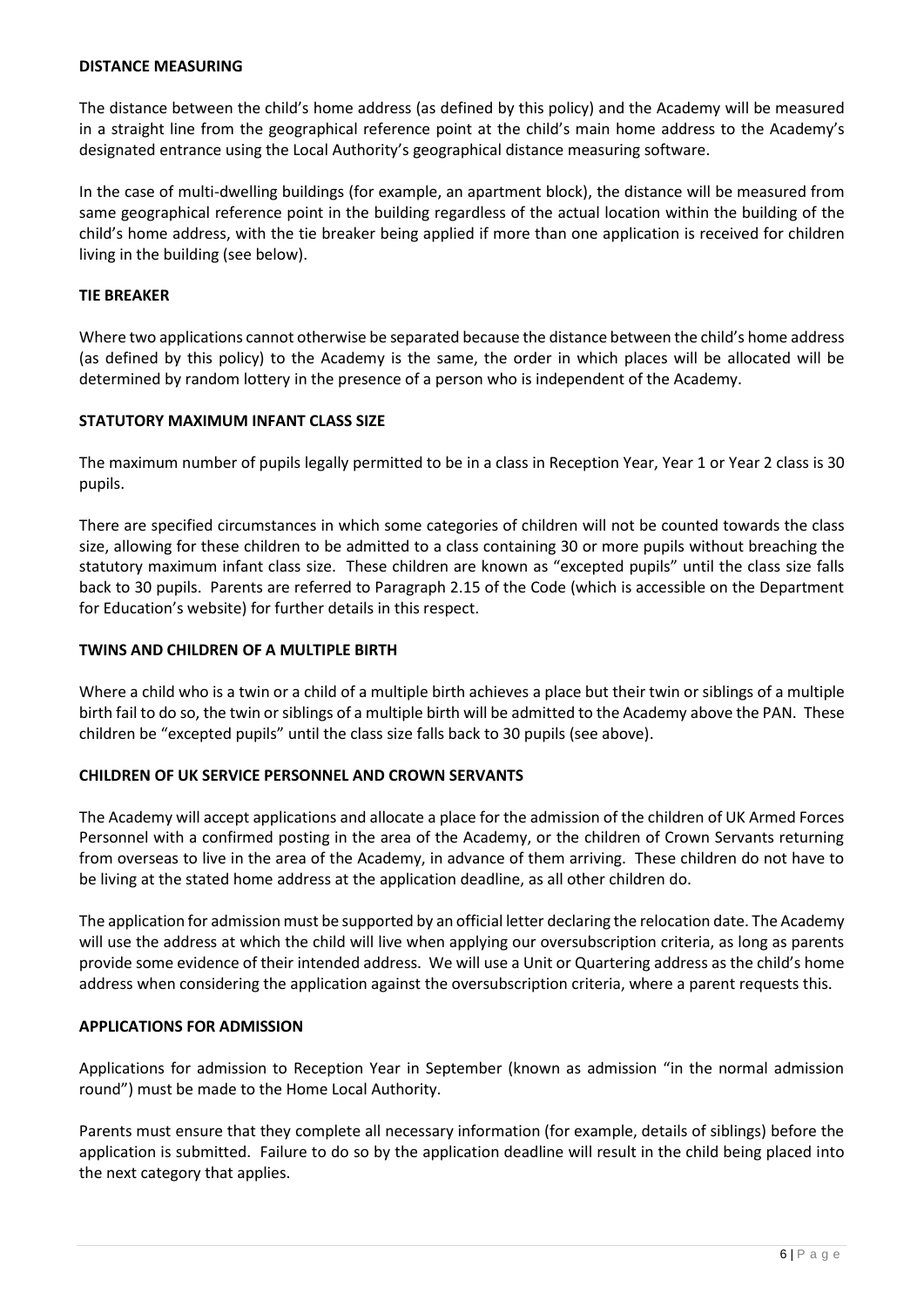#### **ADMISSION TIMETABLE**

The deadline for applications for admission to Reception Year in the normal admission round is on or about **15 January 2021**. Late applications will be accepted but will not be considered until all applications received on or before the application deadline have been processed, which will reduce the chance of achieving a place for the child.

National Offer Day for places in Reception Year in the normal admission round is on or about **16 April 2021.** On that date, parents will be notified whether their application for admission has been successful or not. Where an application is unsuccessful, the reason for this will be confirmed in the notification letter.

#### **ADMISSION APPEALS**

Parents have a statutory right of appeal against the refusal of a place which will be heard before an independent panel. Full details about the statutory right of appeal, including how and when the request for an appeal must be lodged, will be confirmed in the notification letter sent to parents on National Offer Day.

A request for an admission appeal must be accompanied by the grounds for making the appeal (for example, why the parents believe that this Admission Policy is not compliant with admission law; in what way the Admission Policy was incorrectly or partially applied to the application for admission, or why it was unreasonable to refuse the application for admission). Before setting out the grounds of appeal, parents are advised to consider the reason for the refusal stated within the notification letter.

The Academy is required to publish an admission appeal timetable on its website on or before 28 February before National Offer Day.

#### **WAITING LISTS**

The names of all children who are unsuccessful in achieving a place in Reception Year will be automatically added to the waiting list for Reception Year for the duration of the first term until 31 December. After that date, all names will be removed unless the child's parents notify the Academy that they would like their child's name to be kept on the waiting list going forwards.

Looked after children, previously looked after children and those allocated a place at the Academy in accordance with a Fair Access Protocol take precedence over those on a waiting list.

#### **IN-YEAR ADMISSIONS**

The Academy participates in the Local Authority's coordinated scheme for in-year admission and admission to year groups other than Reception Year. These applications must also be made to the Home Local Authority, rather than the Academy, via the Local Authority's admissions page on its website.

Where an application for in-year admission or admission to a year group other than Reception Year is unsuccessful, parents will be asked if they would like their child's name to be added to a waiting list for that year group and, if so, for how long. Waiting lists are not routinely kept for other year groups unless parents specifically ask for their child's name to be included on one.

The child's position on a waiting list will be ranked solely in accordance with the order of priority set out in this policy, and not in accordance with the date that the child's name was added to the waiting list. This means that the child's name may go up or down the waiting list, as the names of other children are added or removed.

#### **FAIR ACCESS PROTOCOL**

The Academy is committed to taking a fair and reasonable proportion of children who are vulnerable and/or hard to place, as identified in the locally agreed Fair Access Protocol.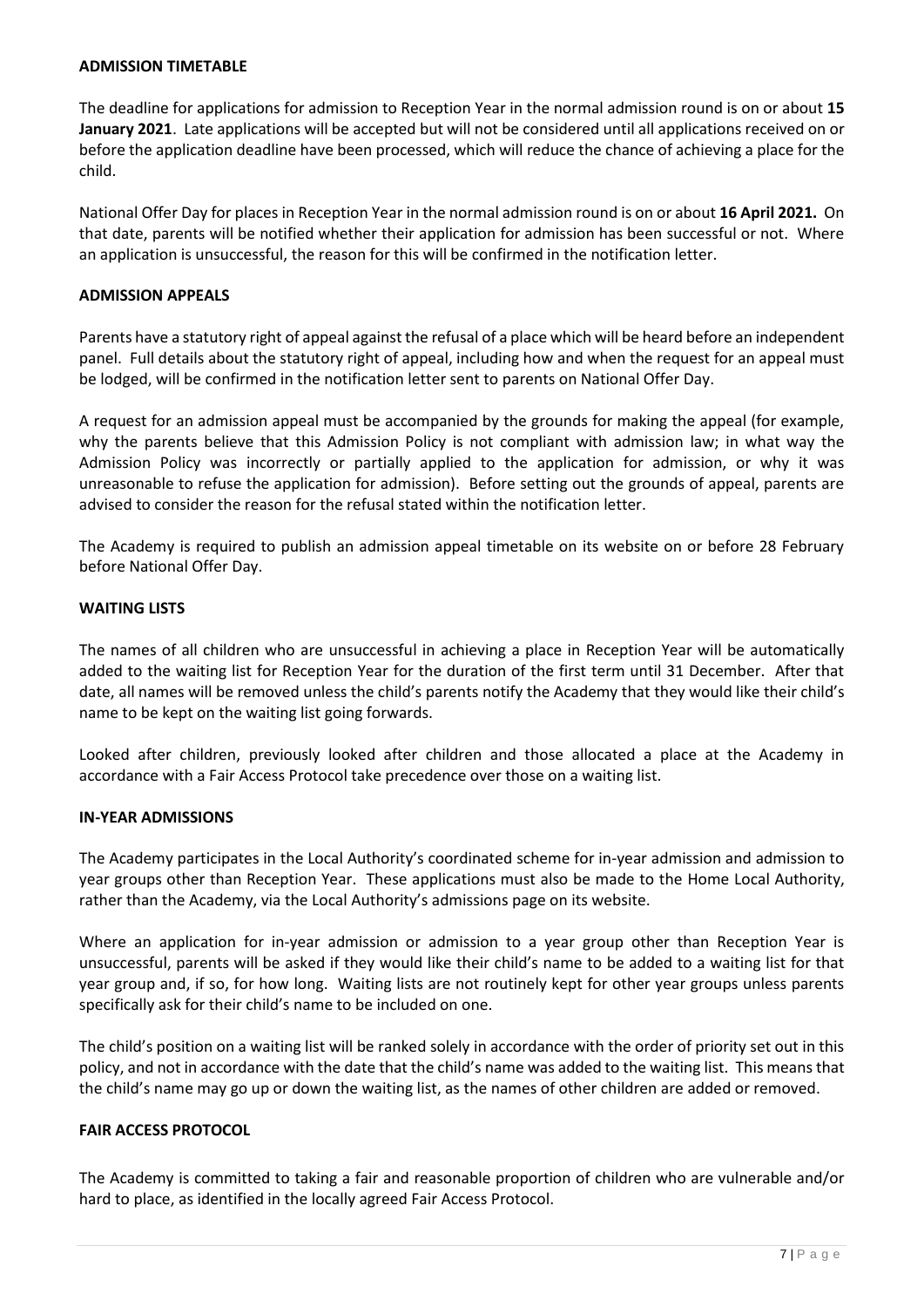#### **WITHDRAWALS**

Please refer to Annex A of this policy for further information.

#### **PRE-APPLICATION VISITS**

The Academy is happy for parents and children to visit the Academy before an application for admission is made, and will try to be as flexible as possible in arranging a mutually convenient appointment to facilitate this. Parents who want to visit should telephone the Academy's office and speak to a member of the Academy's Admissions Team. If possible, a member of the Academy's Senior Leadership Team will be available to answer any questions that parents may have during the visit.

## **ADMISSION PROSPECTUS**

In addition to this Admission Policy, the Academy may have Admission Prospectus which is available for viewing or downloading on the Academy's website or available in hard copy from the Academy's office.

#### **FURTHER INFORMATION**

For further information about admission to the Academy, please contact the Academy Office:

Academy Email Address: [office@applegarthacademy.org](mailto:office@applegarthacademy.org) STEP Admissions: [admissions@stepacademytrust.org](mailto:admissions@stepacademytrust.org)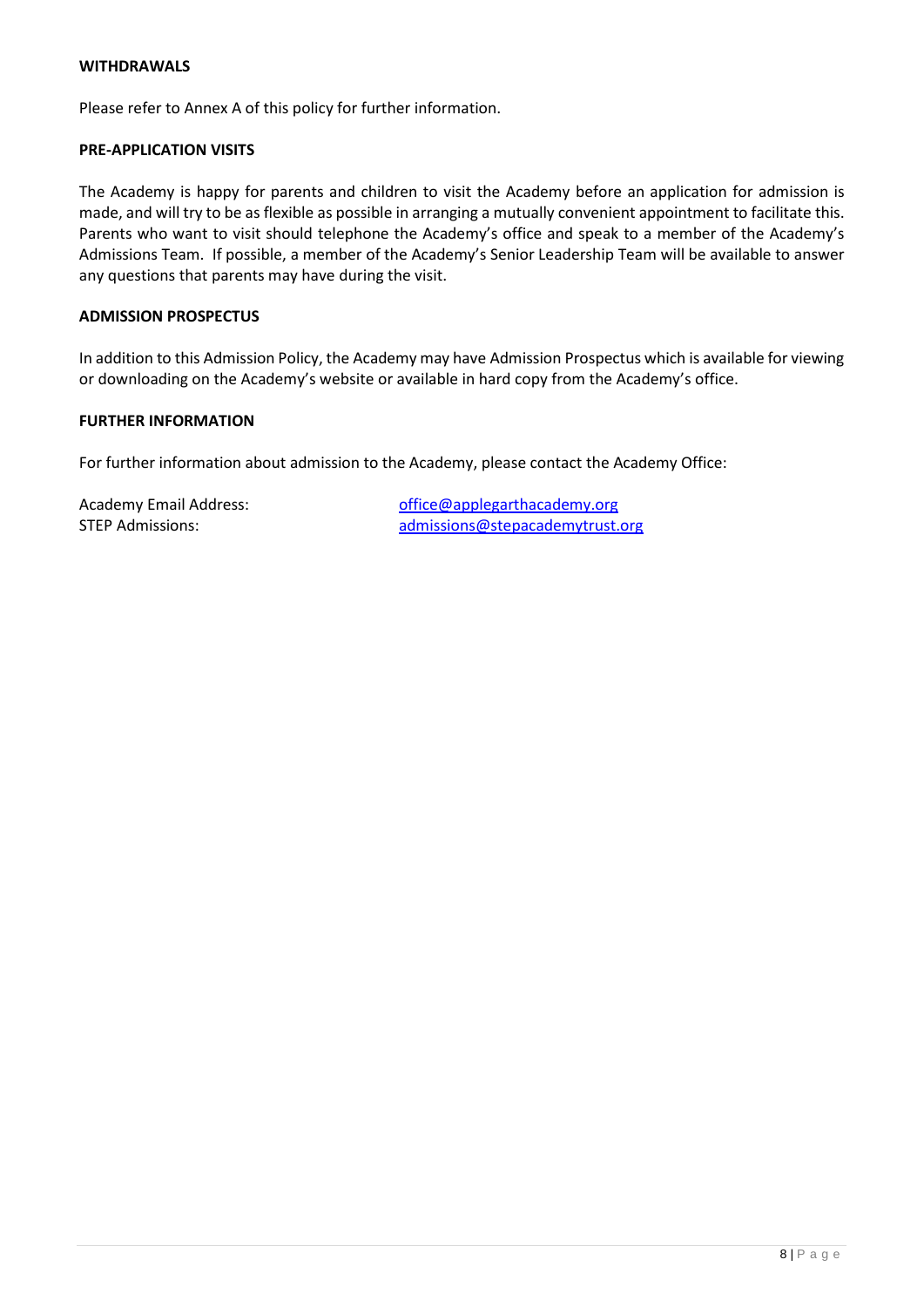# Annex A

## **The child's address**

The child's address should be that of the child's permanent place of residence at which they live and sleep with their parent (as defined above) for more than 50% of their time from Monday to Friday during term time at the application deadline.

The address used as the child's permanent place of residence must be where both the parent/s and child concerned are registered (and living) at the time of application, subject to any exemptions in the Admission Code as detailed in our Admission Policy.

Proof of address will be required and must be in the same name and address as those provided on the application. The proofs of address that may be requested to confirm the permanent place of residence could include for example: council tax reference number; current driving license; household Insurance; confirming of benefit entitlement; motor policy insurance; utility bill (dated within the last three months); Child Benefit notice – showing child's details; Tax Credit Award notice – showing child's details (if applicable/available); and/or doctors registration confirmation.

The Admission Authority may thoroughly investigate the home address to ensure there is a permanent commitment to the address i.e. an address is not a temporary arrangement to access a preferred school. Examples of documents that may be requested in relation to a new residence may include: a letter from a solicitor confirming the date of completion (not exchange of contract) for the new place of residence or a copy of the new tenancy agreement stating the commencement date, together with evidence of residence, for example as detailed above; a utility bill, doctors registration confirmation and child tax documents.

A business address, work place address, a childminder's address will not be accepted as a permanent place of residence, and a relative or carer's address can only be considered as a permanent place of residence if they have legal custody/parental responsibility of the child. In these circumstances, evidence of legal custody/parental responsibility must be supplied.

Where parents are separated and share custody, if there is a genuine equal share custody arrangement between two parents, then parents will be asked to determine which residential address should be used for the purpose of admission to school. If no joint declaration is received and the residence is split equally by the closing date for applications, the home address will be determined to be the address where the child is registered with the doctor, however, all evidence will be taken into account and each application will be assessed on a case by case basis.

## **Temporary address**

A temporary address may not be accepted if parents/guardians still own a property that was previously used as a home address, or a temporary address which the Admissions Authority consider to be solely or mainly used to obtain a school place.

If families own more than one property the Admissions Authority may only consider the given address if families have lived there for a year prior to the closing date of application (including rented, bought or living with a family member or friend).

The Admissions Authority may also review the application of any family that decides to move after taking up the school place, up to a year following the closing date.

Parents/guardians will be asked to provide additional information to explain why they are not using their permanent address, or another address identified as a result of screening, or as a result of information obtained from the public. This may include utility bills, benefit claims and copies of mortgage or rent agreement. The